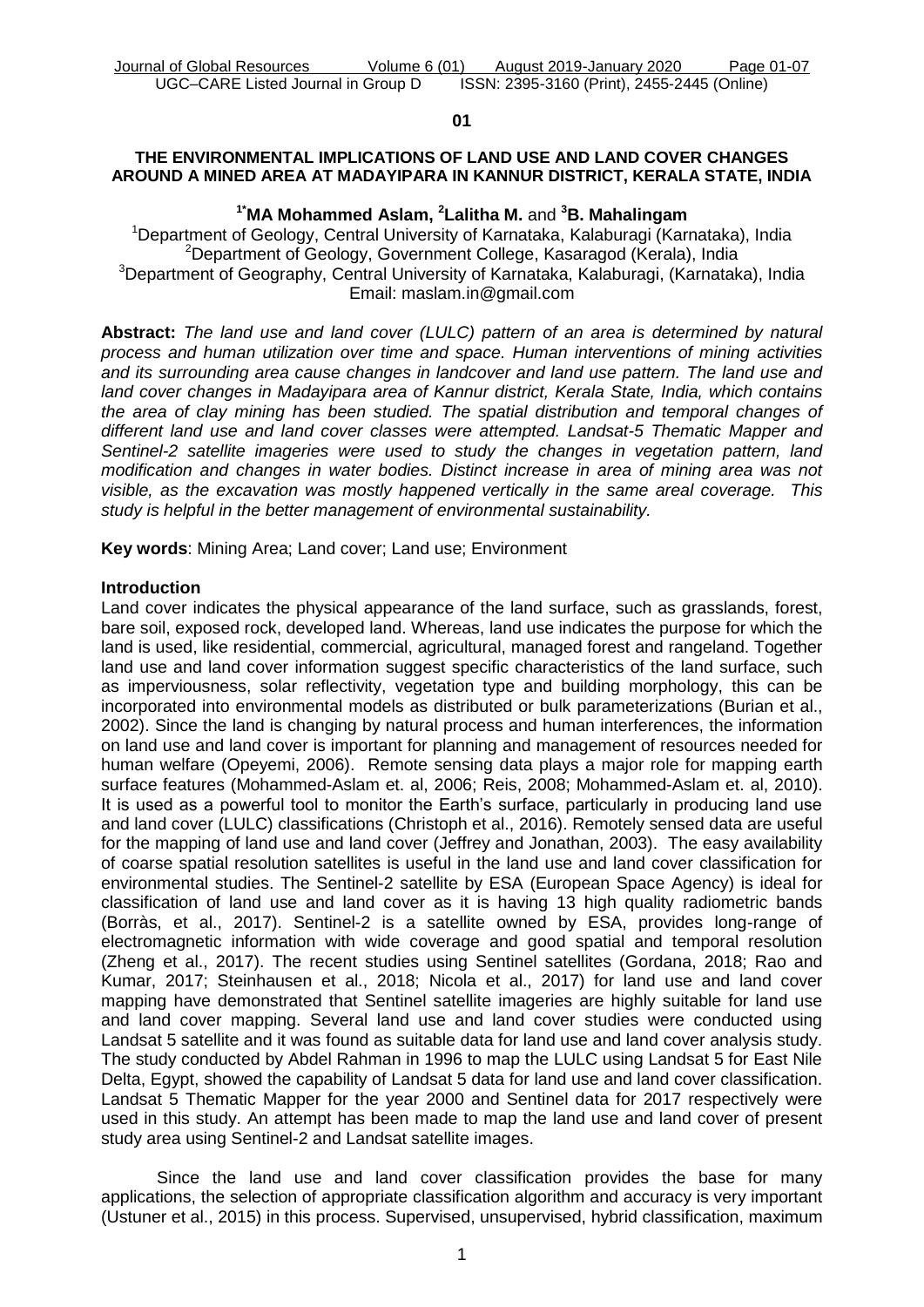likelihood classifier, artificial neural network classifier, object-based image analysis and supportive vector machine are the techniques used for classification purposes (Abburu and Golla, 2015). Among the existing satellite image classification techniques, Supportive Vector Machine (SVM) classification was highly used in recent time due to optimal separating hyperplane between classes (Bahari et al., 2014). SVM is one of the best superior machine learning algorithms for classification of high dimensional data (Huang et al., 2002). This algorithm was widely adopted for remote sensing data analysis. It is a nonparametric supervised classification algorithm that is proved to be a robust method used for pattern recognition (Sukawattanavijit and Chen, 2017). The use of SVM algorithm is getting increased attraction due to the advantages it possesses (Martins et al., 2016). The result obtained from SVM classification is relatively better than maximum likelihood classifier (Taati et al., 2014). Therefore, keeping the advantages and accuracy of results, the SVM classification method has been followed in this study.

### **Methodology**

Land use and land cover of study area was generated using Sentinel-2 and Landsat -5 satellite imageries, acquired on 28<sup>th</sup> December 2017 and 21 January 2000 respectively. The sentinel image was downloaded from "scihub.copernicus.eu" and Landsat-5 image was downloaded from "USGS Glovis" for free of cost. The Landsat-5 satellite bands 1, 2, 3, 4, 5 and 7 are having same spatial resolution of 30m were considered for the classification LULC of study area for the year 2000. The Sentinel satellites bands 2, 3, 4 and 8 are having same spatial resolution of 10m were considered for the classification LULC for the year 2017. The downloaded satellite imageries were preprocessed before the classification. The land use and land cover identification were carried out using Supportive Vector Machine (SVM) classifier technique in ArcGIS environment. Totally five classes were chosen for classification as the study area is predominately covered by it, such as barren land, built up land, mining land, vegetation and waterbodies. To classify the satellite imagery using SVM technique it is necessary to create a signature file, hence, 75 samples for vegetation, 50 samples for built up land, 40 samples for barren land, 15 samples for waterbodies and 10 samples for mining land were selected on satellite imagery, using the representative pixels. These signature files were used as input data to classify the entire imageries. The result of classification was subjected to accuracy assessment to understand the precision of classified classes. Ground verification is conducted with the help of Global Positioning System (GPS) to determine the accuracy of classification result. The verified ground information is compared with the classification result of satellite image and error matrices are generated (Paliwal and Katiyar, 2015; Kim, 2016). The error matrices and Kappa coefficient are the standard way of assessing accuracy of land use and land cover classification, generated by comparing classified land use and land cover samples with the information collected in the field using GPS (Adam et al, 2013).

Therefore, in order to access the accuracy of land use and land cover classification of this study, a total of 150 samples were chosen which consist 20 samples for barren land, 40 samples for built up land, 5 samples for mining land, 80 samples for vegetation and 5 samples for waterbodies respectively. The latitude and longitude of the selected samples were loaded in handheld GPS and field verification was carried out to compare the classification result with real world situation. The comparison of collected satellite image information and ground information was analyzed using error matrix. The error matrix is an array of information where classified classes are shown. The information in the columns was indicated by reference data or ground truth while the information in the rows was indicated by mapped classes of satellite images. It has numbers as the quantity of sample unit for any particular quantity arranged in rows and columns i.e. square matrix where columns represent the referencing data while row represents the classification data. It is useful in calculating the parameters like the producer's accuracy, user's accuracy, overall accuracy and the kappa statistics (Nain and Kumar, 2016). The error matrix and kappa coefficient are predominantly used for land use and land cover classification derived from satellite image for accuracy determination, which is based on the comparison of ground truth against classified result by classifier. (Upadhyay et al., 2015). Table 1 shows the error matrix of the study area.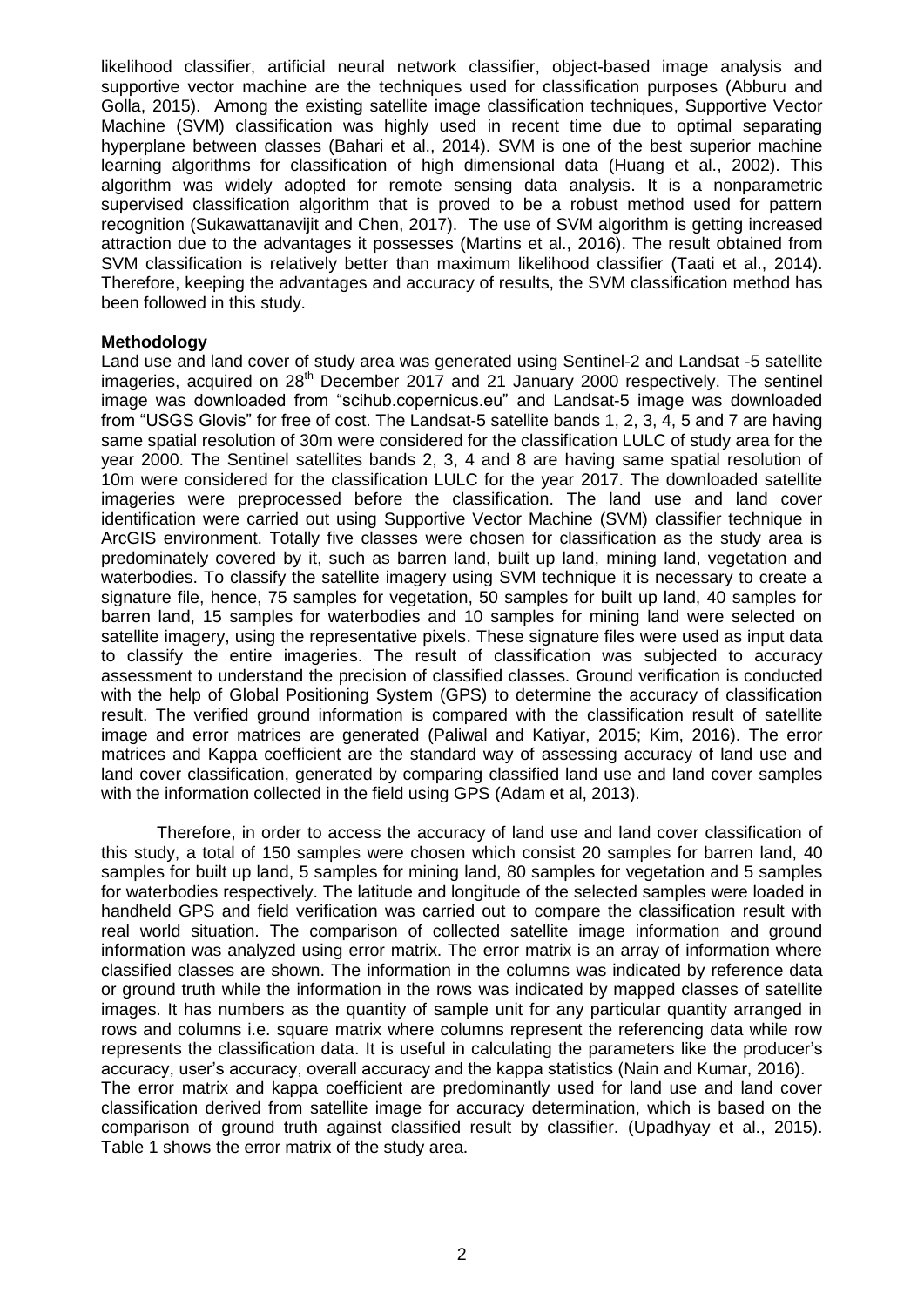| <b>Classes</b>           | <b>Barren</b><br>Land | <b>Built Up</b><br>Land | <b>Mining</b><br>Land | Vegetation | Water<br>bodies | <b>Total</b> | <b>User</b><br><b>Accuracy</b> |
|--------------------------|-----------------------|-------------------------|-----------------------|------------|-----------------|--------------|--------------------------------|
| Barren Land              | 19                    |                         | 0                     | O          | 0               | 20           | 95                             |
| <b>Built Up Land</b>     |                       | 38                      | 0                     |            | 0               | 40           | 95                             |
| Mining Land              | 0                     | 0                       | 5                     | 0          | 0               | 5            | 100                            |
| Vegetation               | 0                     | 2                       | 0                     | 78         | 0               | 80           | 97.5                           |
| Waterbodies              | 0                     | 0                       | $\Omega$              | 0          | 5               | 5            | 100                            |
| Total                    | 20                    | 41                      | 5                     | 79         | 5               | 150          |                                |
| <b>Producer Accuracy</b> | 95                    | 92.68                   | 100                   | 98.73      | 100             |              |                                |
|                          |                       |                         |                       |            |                 |              |                                |

**Table 01: Error Matric of the Classified Image of the Study Area**

 The error matrix provides two kinds of accuracy namely, producer accuracy and user accuracy. The producer accuracy pertained to waterbody on a ground was correctly classified on the satellite image. The user accuracy of the classified waterbody on the satellite image was found correctly matches with ground condition. It was also clear that, the user and producer accuracy of barren land was 95 and 95, built up land was 95 and 92.68, mining land was 100 and 100, vegetation was 97.5 and 98.73, water bodies were 100 and 100 respectively. The overall accuracy of classification was 96.66. According to Anderson (1976), the accuracy of interpretation for the classes required is about equal and minimum level of land use and land cover accuracy should be 85 per cent. The resulted classes and overall accuracy of the classified images were well within the accepted level of accuracy in the present study. Cohen's Kappa analysis was also used to understand the accuracy of classified imagery. It is one of the popular techniques to identify the accuracy of the classified image attempted by several researchers in the field of land use and land cover mapping (Reis, 2008; Kaul and Sopan, 2012; Rawat and Kumar, 2015; Tilahun and Teferie, 2015; Liping et al., 2018). Kappa analysis is performed using error matrix, it is a discrete multivariate calculation used for the determination of land use and land cover map accuracy. Kappa coefficient varies between 0 and 1, wherein 0 is indicative of the lack of agreements exists between the variables used. Whereas 1 is indicative of the strong agreements present between the variables. The result of Kappa coefficient can be classified into five groups based on the agreements of variables used in the calculation. If the result of Kappa coefficient is  $< 0.2$ , it is considered as having poor agreement. If the range is between 0.2 and 0.4, it is considered as having fair agreement. If Kappa coefficient is fallen between 0.4 and 0.6, it is considered to have moderate agreement. If the result is found between 0.6 and 0.8, it is considered as having good agreement between the variables. If the Kappa coefficient between 0.8 and 1, it is considered as having strong agreement. Equation 1 shows the formula for the computation of Kappa coefficient.

$$
\kappa = \frac{N \sum_{i=1}^{r} x_{ii} - \sum_{i=1}^{r} (x_{i+} \times x_{+i})}{N^2 - \sum_{i=1}^{r} (x_{i+} \times x_{+i})}
$$
(1)

In above formula, 'N' indicates total number of sites in the matrix. 'r' indicates the number of rows in the matrix. ' $X_{ii}$ ' indicates the number in row 'I'. ' $X+1$ ' indicates the total for row 'I'. ' $X_i+1$ ' indicates the total for column 'i' (Jensen, 1996). The Kappa result of land use and land cover classification of present study was '0.94' which is considered as having strong agreement type. The information obtained from the field visit was applied on the classified image and anomalies in the data were corrected. Further spatial extension of each classified classes was identified and mapped using GIS software.

### **RESULTS AND DISCUSSION LULC Classification of 2000**

The LULC classification of study area for the year 2000 was carried out by adopting Supportive Vector Machine classification method using Landsat 5 Thematic mapper Landsat satellite image. Landsat TM image was used owing to its free availability and in the season, as Sentinel satellite was not launched by then. The result of land use and land cover was observed visually in the software and based on the field visit the errors in the result were corrected accordingly. Totally five classes were identified that were mapped as barren, built up, mining, vegetation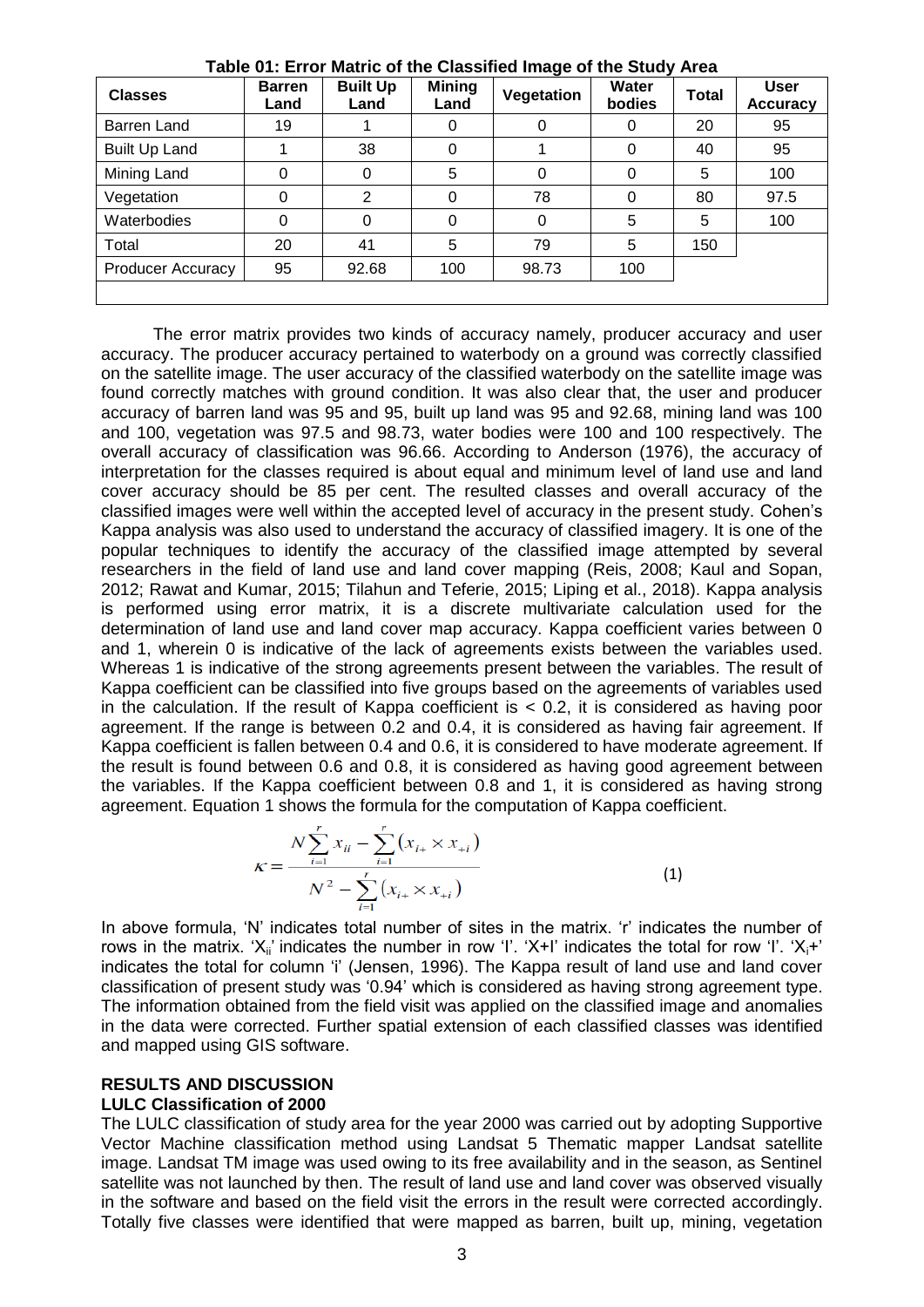and waterbody categories. The spatial extensions of each class were identified and shown in the Table 2, the spatial extension of identified classes was mapped and shown in the Figures 1 and 2.

| #          | <b>Class Name</b>    | Area (Sq. hac.) |       |
|------------|----------------------|-----------------|-------|
| Vegetation |                      | 232.06          | 51.34 |
| 2          | Barren Land          | 143.52          | 31.75 |
| 3          | <b>Built Up Land</b> | 66.34           | 14.68 |
| 4          | Mining Land          | 7.47            | 1.65  |
| 5          | Waterbodies          | 2.57            | 0.57  |
| Total      |                      | 452             |       |

**Table 02: Land Use and Land Cover Classification – 2000**



From the table 2 it was very clear that, during the year 2000 the larger area was covered by vegetation which is about 51.34 per cent (232.06 hac.) followed by barren land which of 31.75 per cent (143.52 hac.), built up land of about 14.68 per cent (66.34 hac.) and mining land of about 1.65 per cent (7.47 hac.), with the lesser area of waterbodies which is about 0.57 per cent (2.57 hac.).



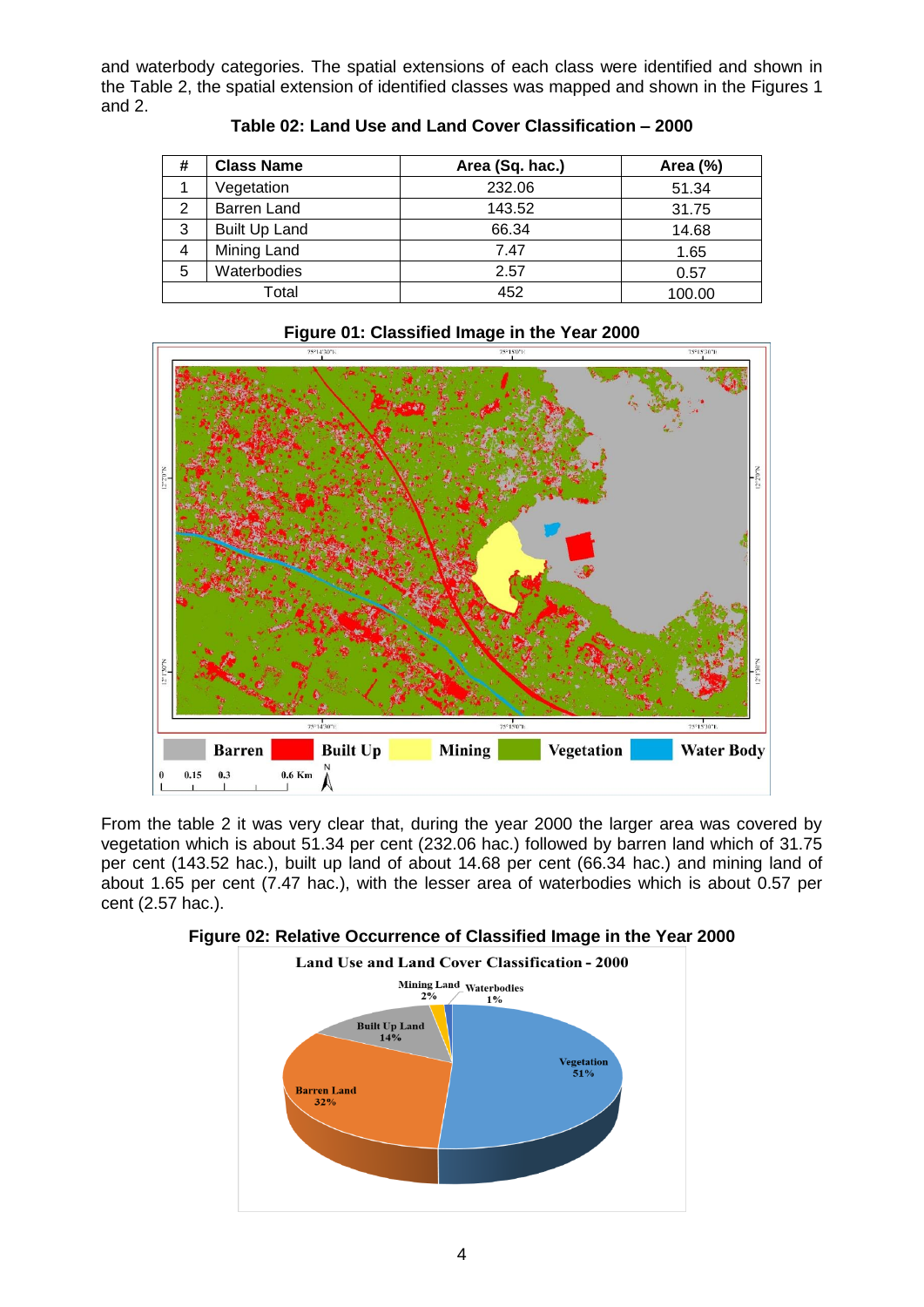# **LULC Classification of 2017**

The LULC of year 2017 was carried out by employing the Supportive Vector Machine classification method using Sentinel satellite image. By following the categories done for 2000 LULC classification, similar five classes were used in 2017 for classifying as barren, built up, mining, vegetation and waterbody (Table 3). The field information was appropriately used before finalizing the final classified image (Figures 3 and 4).

| #     | <b>Class Name</b>    | Area (Sq. hac.) | Area (%) |
|-------|----------------------|-----------------|----------|
|       | Vegetation           | 264.26          | 58.46    |
| 2     | Barren Land          | 90.33           | 19.98    |
| 3     | <b>Built Up Land</b> | 87.12           | 19.27    |
| 4     | Mining Land          | 7.48            | 1.65     |
| 5     | Waterbodies          | 2.81            | 0.62     |
| Total |                      | 452             | 100.00   |

| Table 03: Land Use and Land Cover Classification - 2017 |  |
|---------------------------------------------------------|--|
|---------------------------------------------------------|--|

From the Table 3 it was visible that, during the year 2017 the larger area was covered by vegetation which is approximately 58.46 per cent (264.26 hac.) followed by barren land of about 19.98 per cent (90.33 hac.), built up land of 19.27 per cent (87.12 hac.), mining land of about 1.65 per cent (7.48 hac.), and the waterbodies of about 0.62 per cent (2.81 hac.).





**Figure 04: Relative Occurrence of Classified Image in the Year 2017**

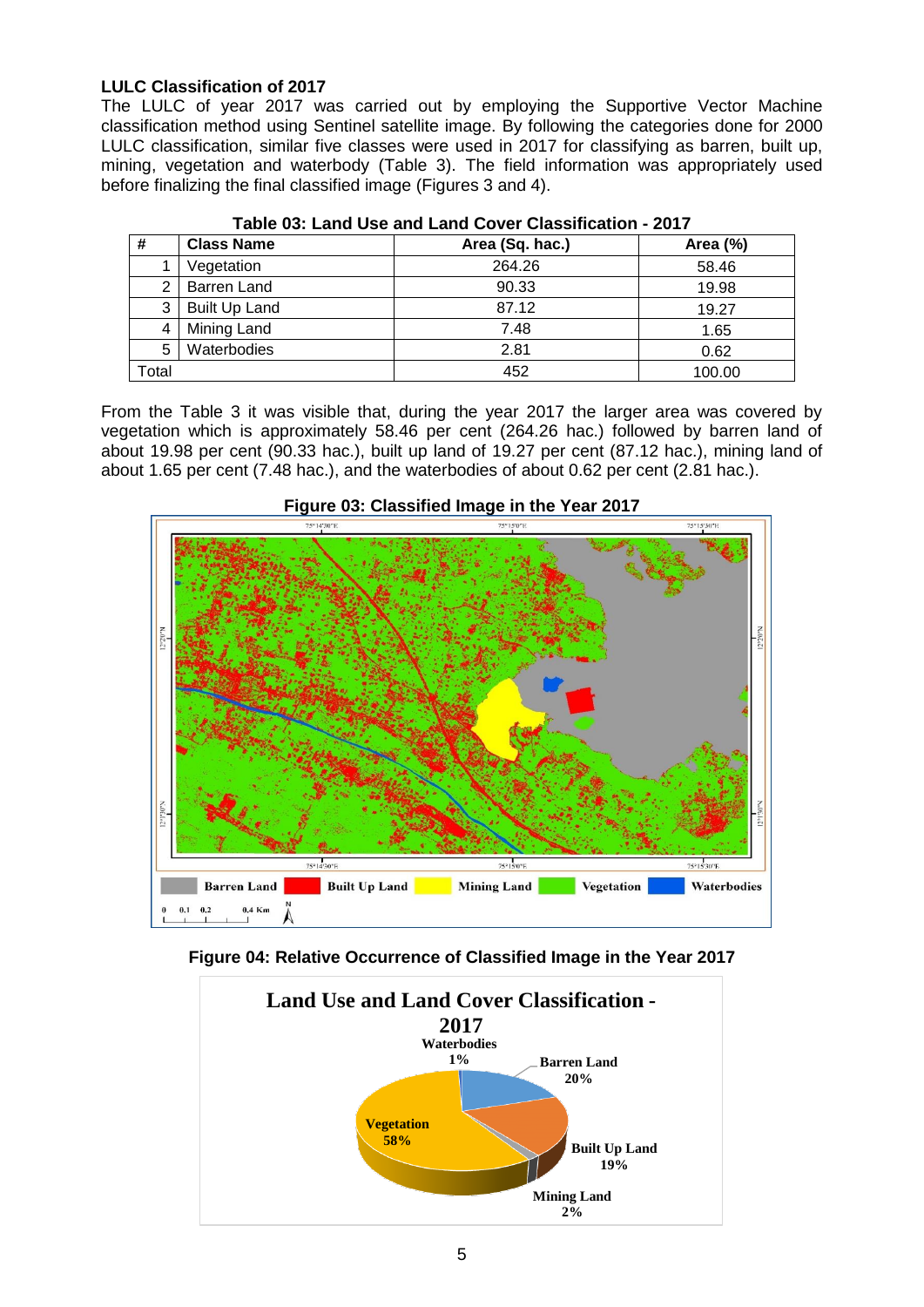## **LULC change between 2000 and 2017**

The result obtained through Landsat 5 satellite image for the year 2000 and the Sentinel satellite image for the year 2017 was compared to identify the temporal changes in the period of study. The spatial extension of each class in selected time periods were compared and shown in the Table 4. From the result it was clear that, 32.2 hac. of area covered by vegetation was increased, whereas 53.19 hac. of barren land was decreased. The area covered by built up was increased around 21 hac. and the area covered by mining land and waterbodies increased slightly as 0.01 hac. and 0.24 hec. respectively. Distinct increase in area of mining area was not visible much, as the mining processes took place with lots of excavation, without much increase in areal extent. The decrease barren land was largely gained by the increase in vegetation and built up land.

| #     | <b>Class Name</b>    | LULC-2000 Area<br>(Sq. hac.) | LULC-2017 Area<br>(Sq. hac.) | <b>Changes Area</b><br>(Sq. hac.) |
|-------|----------------------|------------------------------|------------------------------|-----------------------------------|
|       | Vegetation           | 232.06                       | 264.26                       | 32.2                              |
| 2     | <b>Barren Land</b>   | 143.52                       | 90.33                        | $-53.19$                          |
| 3     | <b>Built Up Land</b> | 66.34                        | 87.12                        | 20.78                             |
| 4     | Mining Land          | 7.47                         | 7.48                         | 0.01                              |
| 5     | Waterbodies          | 2.57                         | 2.81                         | 0.24                              |
| Total |                      | 452                          | 452                          |                                   |

|  |  |  |  |  | Table 04: Comparison of Land Use and Land Cover Classification Results |  |
|--|--|--|--|--|------------------------------------------------------------------------|--|
|--|--|--|--|--|------------------------------------------------------------------------|--|

## **Conclusion**

To understand the effects of geo-environmental impact on clay mining in Madayipara, land use and land cover pattern has been studied. The spatial distribution and temporal changes of different land use and land cover (LULC) of the study area was carried out. For this purpose, Landsat-5 Thematic Mapper and Sentinel-2 satellite imageries were used. The bands 1, 2, 3, 4, 5 and 7 of Landsat-5 were used for generating the LULC for the year 2000. Whereas, 2, 3, 4 and 8 bands of Sentinel-2 were used for the LULC classification of the year 2017. It was found that an increase of about 32.2 hac. of vegetation was recorded during this span of time in this study. Whereas, the barren land was decreased by 53.19 hac in this time. At the same time, the area covered by built up land have shown a considerable increase of about 21 hac. The area covered by mining land and water bodies were slightly increased as 0.01 hac. and 0.24 hac. respectively owing to mining as well anthropogenic activities. Distinct increase in area of mining area was not visible, as the excavation was mostly happened vertically in the same areal coverage. The mining activity had made significant changes in the land cover of the adjoining area, which had made significant impact on the environmental conditions of the area. Mined land should be reclaimed for future agricultural purposes or planting trees. Mined land should be reclaimed for future agricultural purposes or planting trees.

## **References**

- 1. Abburu S and Golla S B (2015) Satellite Image Classification Methods and Techniques: A Review, International Journal of Computer Applications, Vol 199 (8), pp. 20 – 25.
- 2. Abdel Rahman, S. (1996). Landsat Digital Data Processing of Land Use Land Cover Classification of East Nile Delta, Egypt, In : Escadafal Richard (ed.), Mulders M.A. (ed.), Thiombiano L. (ed.) *Surveillance des sols dans l'environnement par télédétection et systèmes d'information géographiques = Monitoring soils in the environment with remote sensing and GIS*. Paris: ORSTOM.
- 3. Adam AHM, Elhag AMH, Abdelrahim SM (2013) Accuracy Assessment of Land Use & Cover Classification (LU/LC) "Case study of Shomadi area - Renk County-Upper Nile State, South Sudan", International Journal of Scientific and Research Publications, Vol.3 (5).
- 4. Anderson J.R., Ernest E. Hardy, John T. Roach, and Richard E. Witmer (1976) A land use and land cover classif. System for use with remote sensor data, USGS Prof. Paper, Series No. 964, iii, 28.
- 5. Bahari NIS, Ahmad A and Aboobaider BM. (2014) Application of support vector machine for classification of multispectral data, 7th IGRSM International Remote Sensing & GIS Conference and Exhibition, doi:10.1088/1755-1315/20/1/012038.
- 6. Borràs, J, Delegido, J, Pezzola, A., Pereira, M., Morassi, G., Camps-Valls, G. (2017) Clasificación de usos del suelo a partir de imágenes Sentinel-2, REVISTA DE Teledetección, Vol. 48, pp. 55-66.
- 7. Burian SJ, Brown MJ and McPherson TN (2002) Evaluation of land use/land cover datasets for urban watershed modeling, Water Science and Technology, Vol. 45 (9).